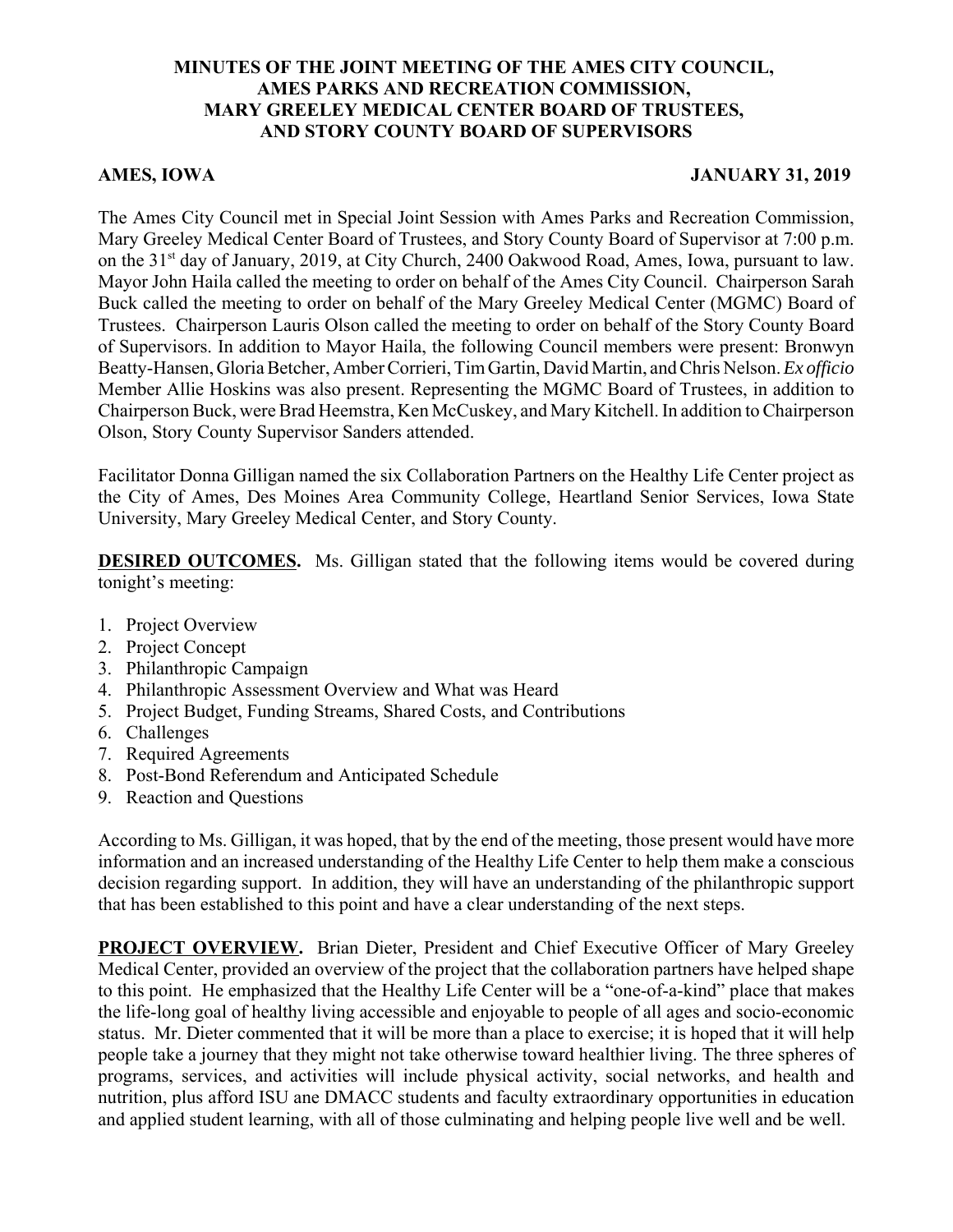Key drivers that support a Healthy Life Center were explained by Mr. Dieter. He quoted a portion of an article printed in the *Des Moines Register* that stated Iowa ranked tenth highest in youth obesity, and referenced a research study conducted by the Mayo Clinic that proved that a work site wellness program with attendance leads to significant dollar savings for employers' healthcare costs and for the employees, who benefitted by having better health and savings on their healthcare costs. A Center such as this will also help attract and retain the best employees. It was noted that in approximately three years, the Municipal Pool will be demolished as the Ames School District will construct a cold water competitive pool at the High School.

The site for the Center has been selected; it will be located at Ontario and Scholl Road. Mr. Dieter stated that ten acres will be required. The site is currently owned by Iowa State University, which at this time is a willing seller at potentially a favorable price. The site would be accessible from the existing trail system and is on a CyRide route. The City would own and manage the Center, and Mary Greeley and Heartland Senior Services would be tenants.

Several pictures were shown to depict conceptually what the Center might look like and what amenities could be included. It was noted that the conceptual drawings are prior to the engagement of an architect to do design development.

Mr. Dieter introduced John Haila, Mayor of Ames, and Sarah Buck, Chairperson of the MGMC Board of Trustees. Mayor Haila and Ms. Buck shared information about a site visit that had been taken to Rochester, Minnesota, to tour the Dan Abram Healthy Life Center. It was noted by Mayor Haila that that Center has been so successful that several additions have been constructed. It is open for use by not only the employees of Mayo Clinic and their families, but also by the community.

Mayor Haila explained the importance of including the nutrition component in the Center. He stated that Mayo Clinic had used its Center as an investment with the return of investment being fewer employee absences, fewer employee injuries, better staff retention, and an increased ability to attract and retain employees and families. Mr. Haila asked the community to think of such a Center as being an investment in the community, and the return of the investment will be seen for decades to come. In addition, the Center will be a magnet to attract students to learn, develop, and cultivate healthy life styles.

Ms. Buck shared her impressions of the site visit to the Mayo Clinic. She noted that the emphasis to date had focused mainly on nutrition and exercise; however, she became aware of a third pillar, i.e., resilience, after the site visit. The Dan Abrams Center has spaces dedicated to help people decompress. Stress is a big part of people's lives, and she would like to see that component worked into the HLC concept. Secondly, once the Center is built, Ms. Buck believes that it will be very attractive to businesses that don't have dedicated space for employee wellness to provide incentives to their employees. Ms. Buck pointed out that having a multi-generational Center where people of all ages can come together will be a real plus.

Mayor Haila commented that he had recently spoken with the City of Nevada Mayor Brett Barker, who stated that, "There are countless possibilities for collaboration and shared programming between the City of Nevada and the Healthy Life Center. Such a facility would be a benefit to Nevada residents and for all of Story County." It was specifically noted by Mayor Haila that the Healthy Life Center is being thought of as a regional center – not just for Ames or for a certain segment – and will help the County and region grow.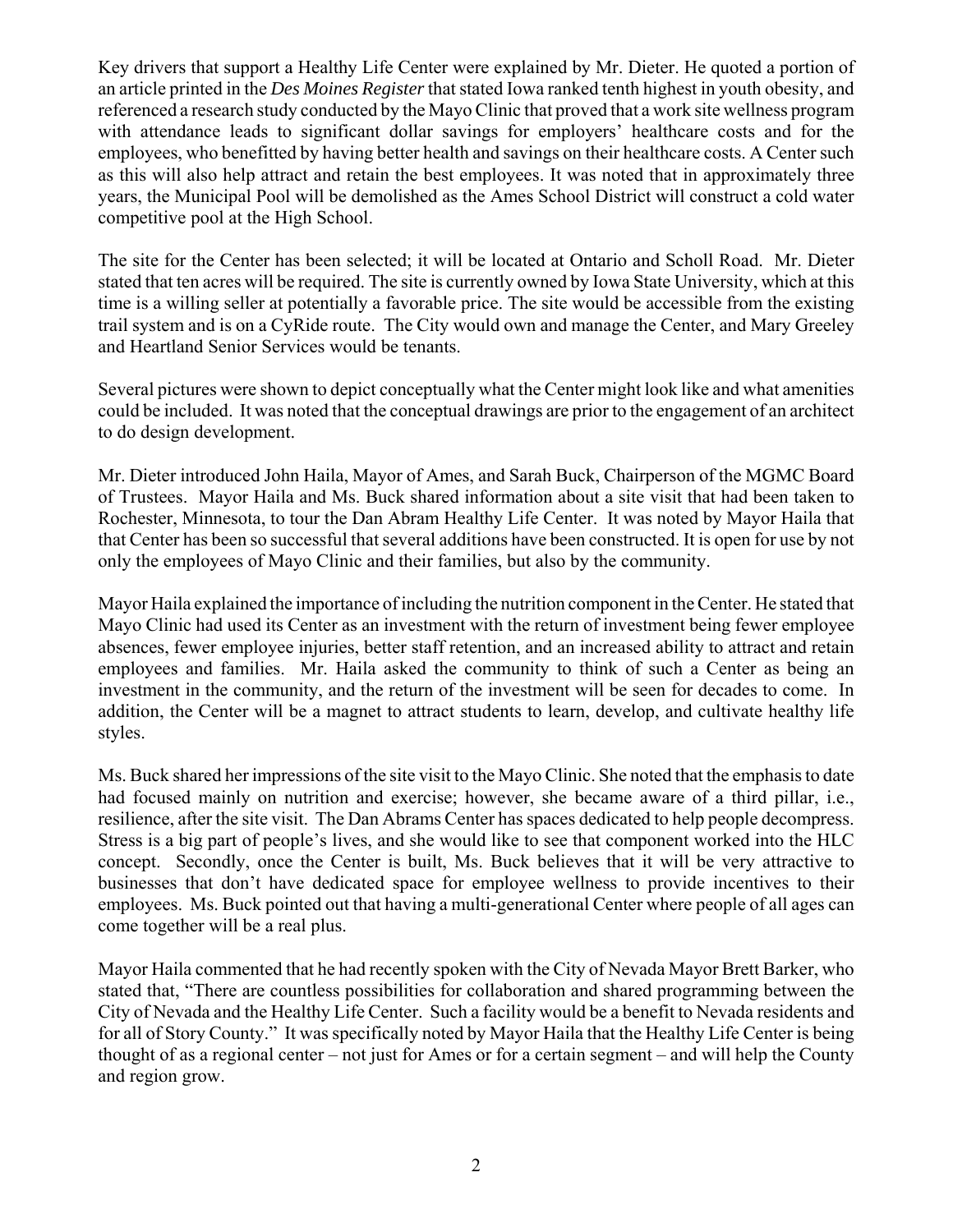**PHILANTHROPIC CAMPAIGN.** Ms. Buck noted that she had spent a great deal of her life involved in fund-raising. Professional fund-raisers had stated that it would take three or four years to raise the funds for this project. Ms. Buck explained her desire for an endowment to be set up to help with ongoing maintenance costs.

Mayor Haila stated that the Healthy Life Center would be an unprecedented partnership among six different entities, the likes of such collaboration has never been accomplished. He publicly thanked Former Mayor Ann Campbell, Warren Madden, Emeritas Senior Vice-President of ISU, and Bev Madden, retired Director of ISU Career Services, who are leading the philanthropic campaign.

Ann Campbell pointed out that collaboration among the six entities had been occurring over the past three years. She stated that Bev and Warren Madden and she had been asked to take on the philanthropic campaign, as volunteers, to raise the dollars to fill the gap between what the public and human service entities would be doing. Ms. Campbell recognized other members of the philanthropic team: Jan Beran, Casey Johnson, Kim Linduska, Leo Milleman, Dave Tucker, Pam White, Nancy Carroll, and Facilitator Donna Gilligan. She summarized what the fund-raising team had heard when they were visiting with the public and various groups about the concept. There was broad support and enthusiasm for the Concept. According to Ms. Campbell, one family had pledged significant dollars to the project, but had also pledged ongoing support towards a scholarship program that would help make the facility affordable by all.

Warren Madden stated that over 60 individuals and entities have pledged financial support to date. He noted that they have been able to receive commitments of approximately \$5.9 million in less than a year's time. The team intends to keep working. Additional contacts will be made, funding applications will be submitted to corporations, and community-wide fund-raising will be pursued. Mr. Madden said that, to date, the named spaces are:

Fitch Family Aquatic Center Fareway Kitchen REG Conference Room Jeanette Smithson Water Playground Deb and Bill Fennelly Outdoor Playground Judie Hoffman Community Gardens Banitt/Milleman Conference Room

Member of the Campaign Cabinet Dave Tucker, Senior Vice-President of Workiva, shared that he heard overwhelming support for the Center from those with whom he had spoken. He commented that he was willing to work so diligently on this project because he believes that the Center will be a place that brings people together and creates community. Mr. Tucker challenged everyone present to help figure out how to bring the Center to fruition.

Jan Beran, ISU Emeritas Professor of Health and Human Performance, and member of the Campaign Cabinet, advised that she has talked to so many people who are supportive of this project. She said that the Center would be a wonderful place to integrate people into the community - where they could be involved in programs that would be available to persons of all ages, including those on limited incomes , throughout all of Story County. Ms. Beran noted that there are many people who participate in Ames Parks and Recreation programs who come from smaller towns outside of Ames.

Mr. Madden shared that Iowa State University spends \$40 million/year on health insurance today. He believes that ISU could lower its healthcare costs considerably if the Center would be available. Mr.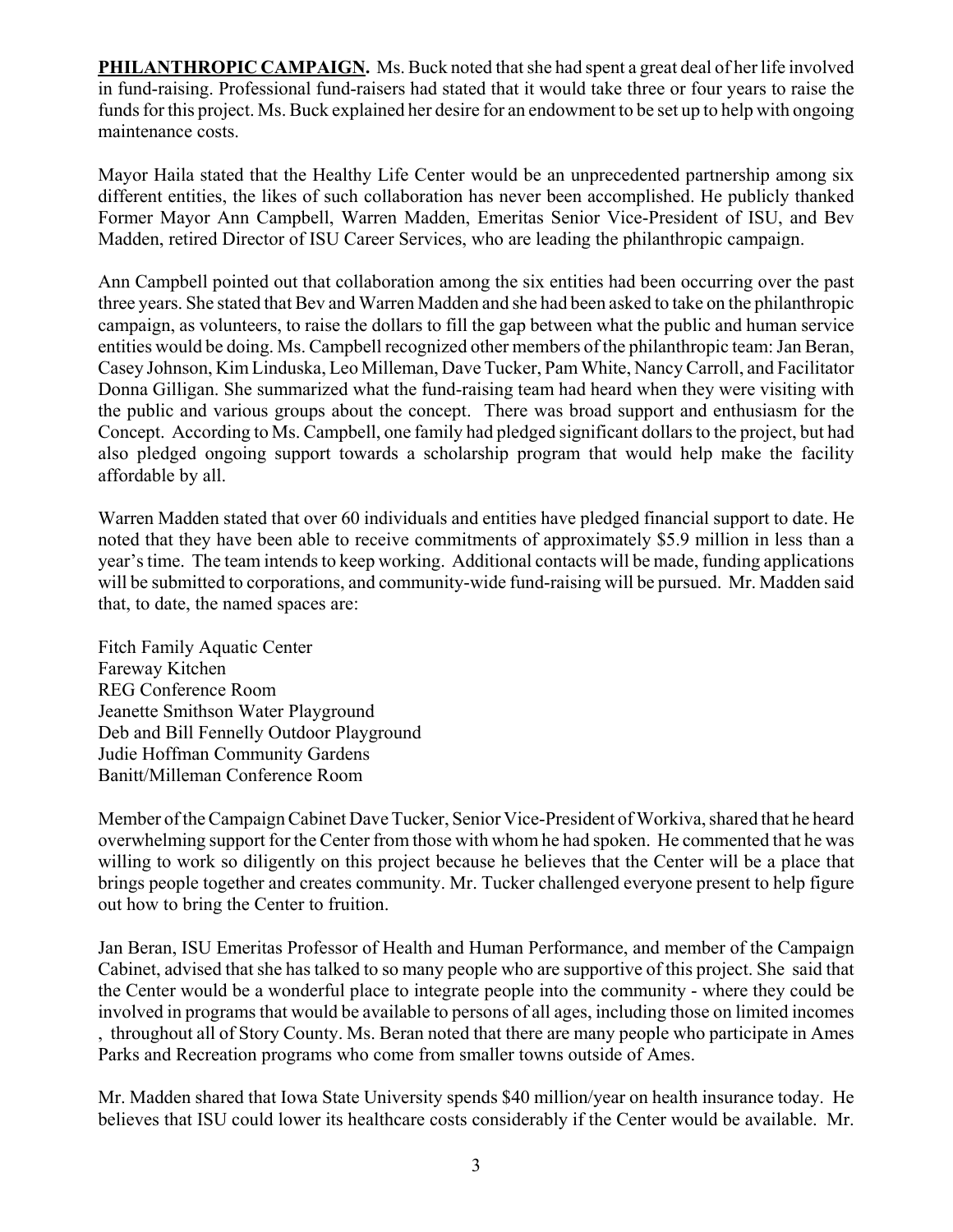Madden agreed with Mr. Dieter that the Healthy Life Center would be an investment towards overall wellness in the community.

## **PROJECT BUDGET, FUNDING STREAMS, SHARED COSTS, AND CONTRIBUTIONS.** Ames City Manager Steve Schainker stated that the estimated total project costs (as prepared by consultants RDG) at \$48,400,000, which included the design costs, land costs, site development costs, and a 15% contingency. The Steering Committee, which is comprised of representatives from the six collaborative partners, came up with the financing proposal. He noted that none of the partners has officially approved the numbers yet. The suggested revenue sources are as follows:

| City of Ames                     | $$15,000,000$ (G. O. Bonds)    |
|----------------------------------|--------------------------------|
|                                  | 2,000,000 (Available Balances) |
| <b>MGMC</b>                      | 7,000,000                      |
| <b>Heartland Senior Services</b> | 3,500,000                      |
| <b>Story County</b>              | 3,000,000                      |
| Philanthropic                    | 6,000,000                      |
|                                  | \$36,500,000                   |

According to Mr. Schainker, after the first year of operation, there would be a deficit of \$473,865. That number assumes that MGMC and Heartland Senior Services would pay their proportionate share of the operating costs for their space and Story County would pay \$200,000 in annual contributions. Annually, \$300,000 would be placed into a building depreciation/replacement fund in the Operating Budget to ensure the Concept is well-maintained in the future.

**CHALLENGE:** Mr. Schainker said that, assuming the University leases the site for \$1/year and \$6 million in donations is secured, there will be a \$11.9 million funding gap in order to proceed as planned.

**NEEDED STEPS TO DETERMINE HOW TO FILL THE GAP.** Mr. Schainker listed three things that needed to happen in order for the funding gap to be filled, i.e.:

1. One, some, or all of the potential funding partners can agree to increase their financial commitment to the project.

February: MGMC, Story County, and Heartland will report their formal funding levels to the City.

- 2. Philanthropic Capital Campaign will continue through March.
- 3. The Steering Team will meet to assess if some of the elements in the plan can be eliminated or building materials altered to reduce construction costs – as long as the overall philosophy or longterm durability of the HLC are not significantly compromised.

March. Steering Team will prepare a recommendation to the City Council for how the project could move forward. The City Council will then makes the final decision regarding how to proceed.

April. City Council: (1) will enter into required Agreements, and (2) establish the bond referendum amount and schedule a vote date for August 6, 2019.

August 6. Bond referendum will be held.

**REQUIRED AGREEMENTS**. Mr. Schainker listed the agreements that would be required: Naming Rights Agreements, land agreement with Iowa State University, tenant agreements with Heartland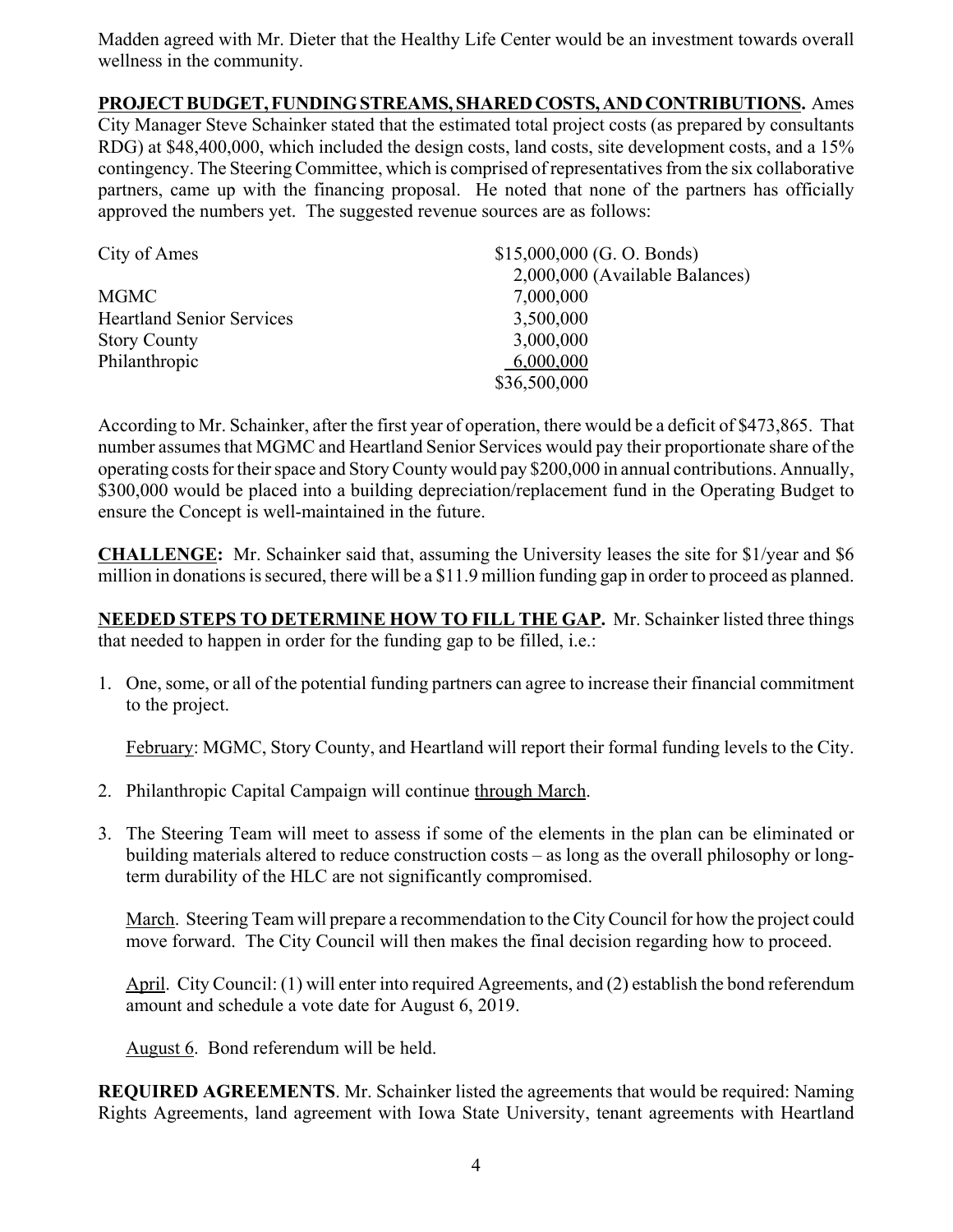Senior Services and Mary Greeley Medical Center, and an agreement with Story County to ensure that all Story County residents pay the same user fees as Ames residents.

Nancy Carroll stated that the RDG Planning Study anticipates that there will be 333,000 visits/year to the HLC annually. Fifty-seven percent (57%) of those visitors would come from Ames; 30% would come from a radius that extends to Nevada, Huxley, Slater, Story City, Roland, and Madrid/Boone; and 13% would come from beyond those communities. Three major HLC amenities that are not available in those communities are the Indoor Aquatic Center, Indoor Playground, and Participation Kitchen. Those three capital investments total \$21 million: Aquatic Center: \$18.2 million; Indoor Playground \$1.4 million, and the Participation Kitchen: \$1.4 million).

Mr. Schainker announced the next steps that would be followed after the bond referendum is held.

Gloria Betcher, Ames City Council, advised that, last fall, Nancy Carroll, Steve Schainker, and she had worked on a grant application to the National League of Cities (NLC) Innovative Eco Systems Program, which helps fund marketing and establishes partnerships with NLC partners. The project was identified in the application as being innovative in that the Healthy Life Center would allow ISU to have applied learning activities and that it would be a unique facility around the country. It is not yet known if the application will be successful, but it has the potential of allowing access to NLC partners that the fundraising team might want to explore.

Lauris Olson, Story County Supervisor, stated that Story County would also have to bond for its portion (\$3 million), so Story County residents would then paying for both the City of Ames bond and the Story County bond. She asked why Ames would not just take on the additional \$3 million (which would total \$18 million). Ms. Beran reiterated that she knows many people who participate in Ames Parks and Recreation program come from outside of Ames. If those persons would have to pay the cost of admission without the subsidy from Story County, it would be a real detriment to their participation. If Story County residents can pay the same amount as Ames residents, it would have a very big impact. Supervisor Olson then stated that perhaps Story County could just pay the subsidy for the residents outside of Ames who are using the facility, as that would be better financially for the County.

Story County Supervisor Sanders thanked all who have been involved in the project to this point. He noted that he had heard Mr. Schainker say that they would be looking for commitments from the six partners to be made within the next 30 days or so. He asked what kind of resources would be available to the partners to help them make their decisions; i.e., someone to come to the Board's meeting to help walk them through the details. Mr. Schainker stated that he would attend their meeting.

Addressing Supervisor Olson's comments, Mr. Schainker said that it is difficult to isolate individual benefit. He noted that the Healthy Life Center would be an amenity that would attract people to Story County and keep them living in the area. Mr. Schainker pointed out that he did not know what percentage of tax dollars are paid to Story County by the citizens of Ames versus the rest of Story County, but he believes it would be a large amount. Ames, however, does not tell Story County that it must spend every tax dollar that it gets from Ames citizens on improvements within the City of Ames. He added that the Healthy Life Center would be an amenity that benefits all of Story County.

Supervisor Olson acknowledged that the taxes paid to Story County from properties in Ames pay for essential services outside of Ames; those dollars subsidize the rest of the County.

Supervisor Sanders advised that Story County has approximately \$7.5 billion in taxable valuation and approximately \$5.5 billion of that amount is coming from Ames.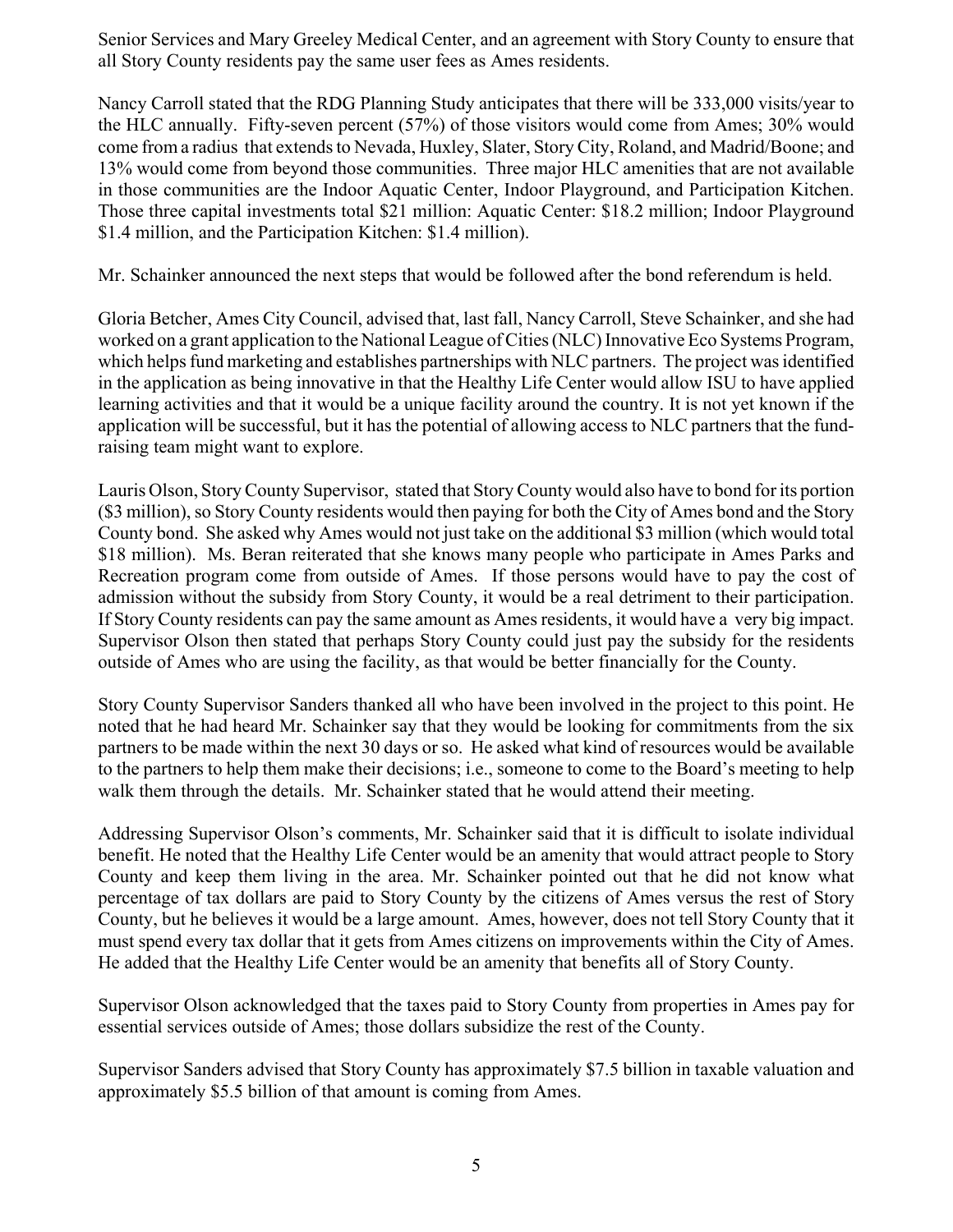Eve Lederhouse, speaking as a member of the Ames Parks and Recreation Commission, asked if there was a marketing plan in place to communicate information before the bond issue. Ms. Carroll said there will be a "Friends" group of supporters to help communicate and provide information; there will be comprehensive educational and informational campaign.

Ames Council Member Betcher asked if the financial estimates were in 2022 dollars or 2018 dollars. City Manager Schainker answered that the estimates are in 2019 dollars.

Ed Moran, Parks and Recreation Commission member, asked Parks and Recreation Director Keith Abraham what the operational deficit is currently at the Municipal Pool. Mr. Abraham replied that the Municipal Pool is currently subsidized with \$85,000 to \$90,000/year. Mr. Schainker noted that the Municipal Pool only has one basin.

**Public Input.** Jeff Johnson, Ames, said that when he and his family moved to Ames approximately 20 years ago, he wondered why Ames did not have a YMCA. He noted that there are private amenities in Ames, but there are many people who would never go to those – some of it is economic and some of it is because it would be outside of who they are. Mr. Johnson believes that the community needs to recognize that part of the health of the City and the County is the health of their citizens; it needs amenities that are more accessible to the general population. He stated that he feels very strongly about the importance of the HLC; it is worth paying for. Mr. Johnson sees this as a regional opportunity; Ames is the hub for regional activity. All neighboring communities will benefit from the facility. Mr. Johnson urged all persons to support the project.

Anne Kinzel, Ames, said that she is proud to be both a resident of Ames and a resident of Story County. She offered that she sees this as a commitment by communities toward the health and well-being of all residents in all communities in Story County.

Stephanie Downs, Ames, said that, in her profession, she is responsible for the well-being of the 6,700 employees of Iowa State University. She shared that since she took the job in 2014, employees have been asking for a facility where they can go to on Campus or have their memberships paid to a wellness facility. Ms. Downs said this also has to do with socio-economic well-being. She believes that it is also about engagement; the HLC would be a huge amenity to attract and retain residents in Ames and nearby communities. Another component would be the programming. The HLC would create the opportunity to partner with some of the research being conducted at Iowa State. Speaking specifically about the Participation Kitchen, Ms. Downs commented that Iowa State had initiated a program called the "Culinary Boot Camp." They use the chefs and kitchens from Iowa State, and the Student Culinary Science Club volunteers. Participants come for two hours to be educated on healthy food choices, watch a chef demo, and spend the last hour making recipes and learning ways to be healthier. The HLC would offer educational opportunities in nutrition to the communities. Research has shown that education and nutrition have a huge impact on health, which is corroborated by the participants, who have stated that the experience has been life-changing.

Speaking also as the President of Healthiest Ames Advisory Board, Ms. Downs said there are four key areas that they are working on: Physical activity, healthy food choices, community connectivity, and health condition awareness. Ms. Downs believes that what makes the HLC so unique is the large open gathering space that gives a sense of community. She said that, over the next two years, the Healthiest Ames Advisory Board will be focusing on supporting the Healthy Life Center and will be doing everything it can to bring the HLC to fruition.

Lastly, as a citizen of Ames for over 25 years, Ms. Downs noted that, as a mother of three boys, she would have loved to have the indoor facility where they could have gone in the winter and when the